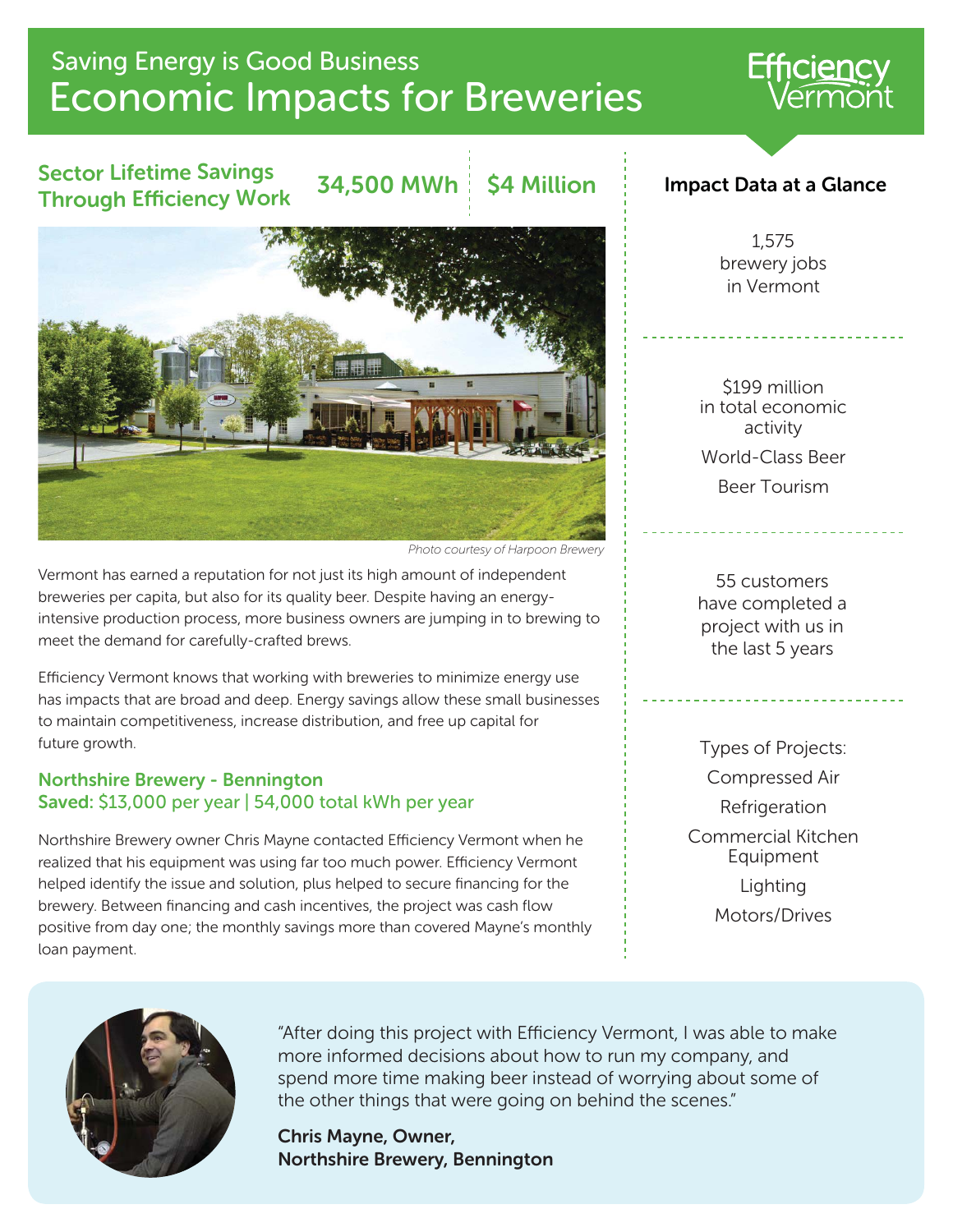# Economic Impacts for Hospitals Saving Energy is Good Business

## Sector Lifetime Savings Through Efficiency Work

 $461k$  MWh  $\pm$  S63 Million



Hospitals have a multitude of levers at their disposal for decreasing operating costs, yet not many have a dual benefit. Energy efficiency creates that extra benefit through not only lowering energy expenses but creating better patient care through brighter, more comfortable spaces.

Efficiency Vermont knows that working with hospitals to minimize energy use has impacts that are broad and deep. Energy savings allow these critical institutions to lower overall operating costs, which translate to increased patient comfort and overall community health through lower environmental impact.

#### UVM Health Network - Central Vermont Medical Center, Berlin Saved: \$616,000 per year | 28% energy use reduction

When the CVMC Energy Savings Initiative began in 2010, the facility ranked in the bottom 25% of hospitals nationally for energy performance. Working closely with partners, including Efficiency Vermont, CVMC embarked on a multi-faceted initiative to improve efficiency. A hospital-wide energy audit was translated to an energy master plan that investigated most energy-using systems including lighting, HVAC, fuel conversion and an employee engagement campaign.

### Impact Data at a Glance

All 16 hospitals in Vermont (including Brattleboro Retreat) have completed a project with us in the last 5 years

> Types of Projects: Large Heating Cooling Loads Thermal Fuel (accounts for more than half of energy costs) Lighting Plug Loads

Water savings, air quality and thermal comfort benefits are mission critical to patient outcomes



"Achieving ENERGY STAR® designation through our Energy Savings Initiative has demonstrated our commitment to environmental stewardship, lowered our energy costs and provided a healing environment for our patients where spaces are lit and conditioned to industry best practices."

Richard Morley, VP Support Services, UVM Health Network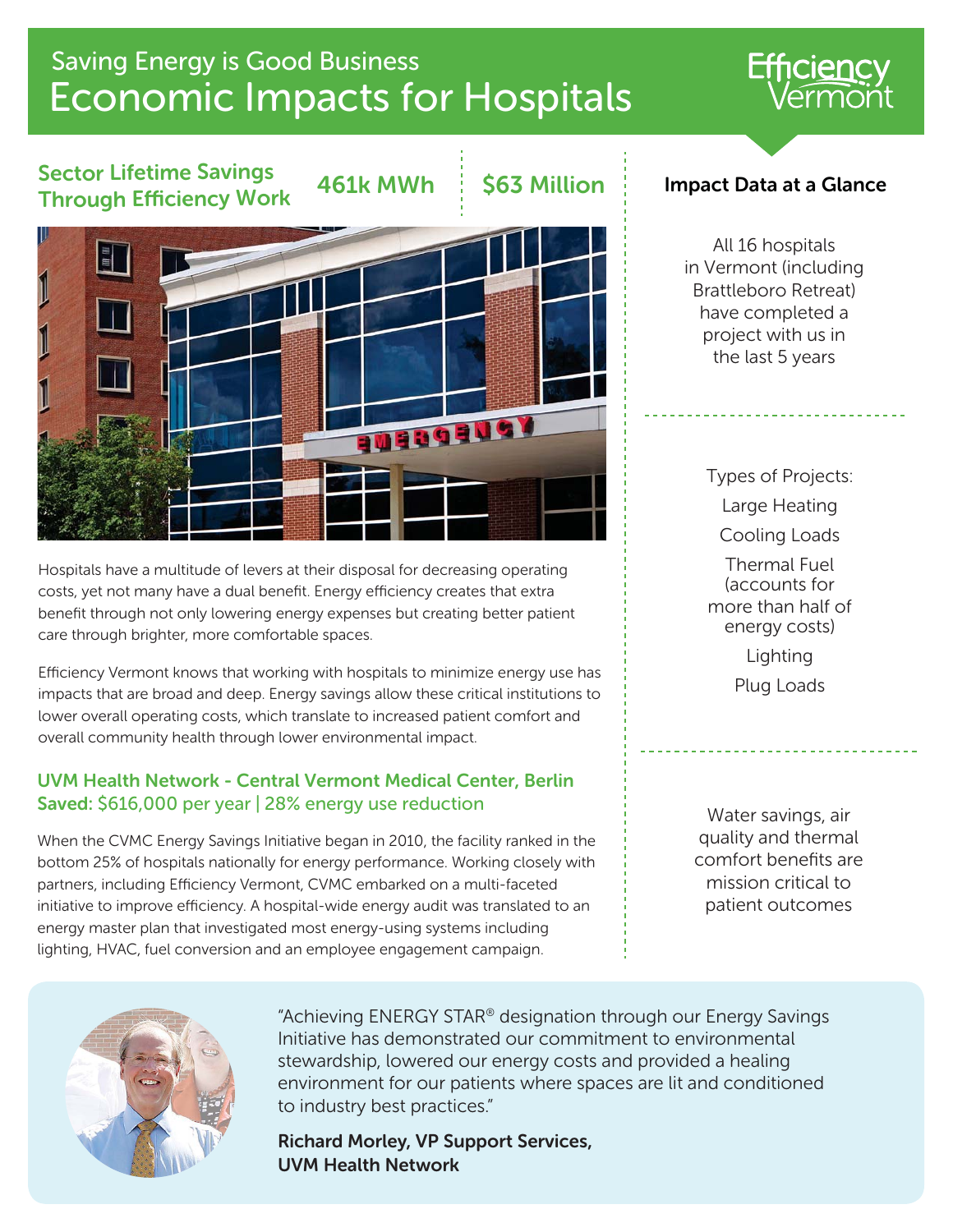# Economic Impacts for Agriculture Saving Energy is Good Business

## Sector Lifetime Savings Through Efficiency Work

450k MWh : \$56 Million



9,216 On-Farm Hired Workers 50,000 Non-Farm Food-Related Jobs

7,300 Farms, 850 Dairies, 1,500 Sugar Makers, 300 Greenhouse Operators

\$775 million in economic activity annually

1,018 customers have completed a project with us in the last 5 years

> Types of Projects: Lighting Ventilation Pumps/Motors/Drives Reverse Osmosis Vacuum Pumps/VFDs Sap Preheaters Refrigeration

Benefits: Dairy: Herd Health, Worker Safety, Milk Quality Sugaring: Time and Cost Savings Greenhouse: Reduce Product Spoilage



"Working with Reed's Equipment and Efficiency Vermont has been easy, and the energy efficient upgrades are making a real difference."

Alex Brace, Brace Farm Incorporated



To keep our storied farming traditions viable and more resilient to fluctuating market prices, expenses must be held at bay. Energy efficient milking and sugaring production, along with lighting improvements, are keeping farmers working and allowing generations to continue their family tradition.

Efficiency Vermont knows that working with farms to minimize energy use has impacts that are broad and deep. Energy savings allow these farms to keep their barns bright with efficient lighting, which in turn increases safety, while minimizing electricity costs through efficient barn fans and refrigeration.

## Brace Farm, Ferrisburgh | \$94,700 Lifetime Savings

Over four million pounds of milk are shipped from Brace Farm every year. Collecting, cooling, and shipping this volume of milk is an energy-intensive process, and keeping the barns lit and properly ventilated adds to the farm's energy requirements. Owners Alex and Michelle Brace work with Efficiency Vermont and Reed's Equipment of Addison to manage their upgrades which included coolers, heat recovery units, fan replacements and lighting.